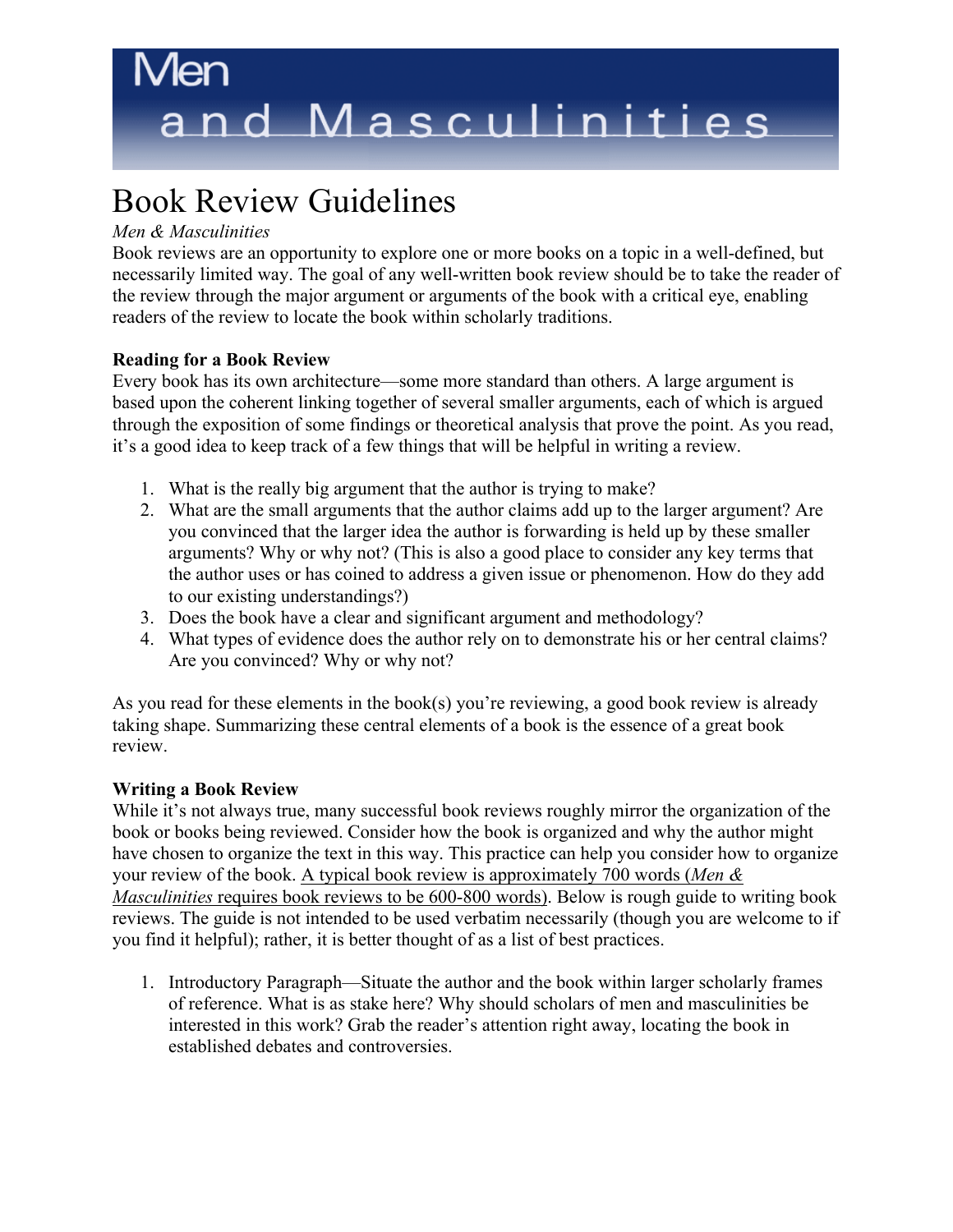- 2. Get to the point right away. Within the first 2 paragraphs, it's important to try to explicitly state the primary argument of the book. E.g., "Smith's main argument revolves around/centers on/is…" What is the larger point of this book and why should readers care?
- 3. Within the third and fourth paragraphs, you should be getting at the scaffolding of the larger argument of the book. Answering these questions can help you fill out the middle of the review: What are the lesser arguments (key findings, terms, theories, or ideas) that lead up to the larger argument in the book? What is the evidence that the author relies on to make her/his/their case? How do these smaller arguments relate to the larger issue or idea with which the book is concerned? Ensure that as you answer these questions in your review, you are enumerating them in a way that readers will be able to follow the plan of the book. A good rule to try to follow is to present authors' findings in ways that you believe the author would find fair.
- 4. Does it add up for you? Within the  $4<sup>th</sup>$  or  $5<sup>th</sup>$  paragraph—and after explaining to readers what the book is actually about—you can write about whether or not you are convinced by the author's arguments? Presenting critiques in fair and kind ways goes a long way here. But, it is a chance for you to disagree with the claims of the book if you feel they are inaccurate, overstated, misguided, or something else. Conversely, this is also a space in which you can explain why you loved the book, and what specifically you found so interesting, convincing, or revolutionary about the argument or idea.
- 5. Concluding Paragraph—Exit a review by returning to the biggest issues at stake in the book. Suggest what is yet to be done in this field or stress the accomplishments of this book in particular within one corner of studies on men and masculinities. Readers ought to finish your review with a good sense of where this book fits with other work in the field. You provide this information to help the reader situate the book relative to ongoing theory and research.

A Note on Anthologies and Edited Volumes: We suggest that you summarize the overall theme of the collection, emphasizing what you find most significant about it. Avoid simply listing chapters and contributors. Instead, look for themes/methods that are common across the collection, and indicate the worth of particular chapters as well as the volume as a whole. So, it is perfectly acceptable, for instance, to focus your review on a few select chapters that highlight the theme of the book more generally and provide a sense of the range of work within (perhaps the introduction and 2-3 chapters). This might help you discuss the general contribution and argument in better detail, while tying this to some of the key themes throughout other chapters.

#### **Editing Your Own Review**

Because book reviews are required to be relatively short pieces of writing, editing your own work can go a long way toward ensuring that the material you've included accomplishes the task of reviewing the book (or books) you were asked to review. While these are probably good strategies for editing any work, they take on a great level of importance in book reviews because of the extremely limited space in which you must review the book: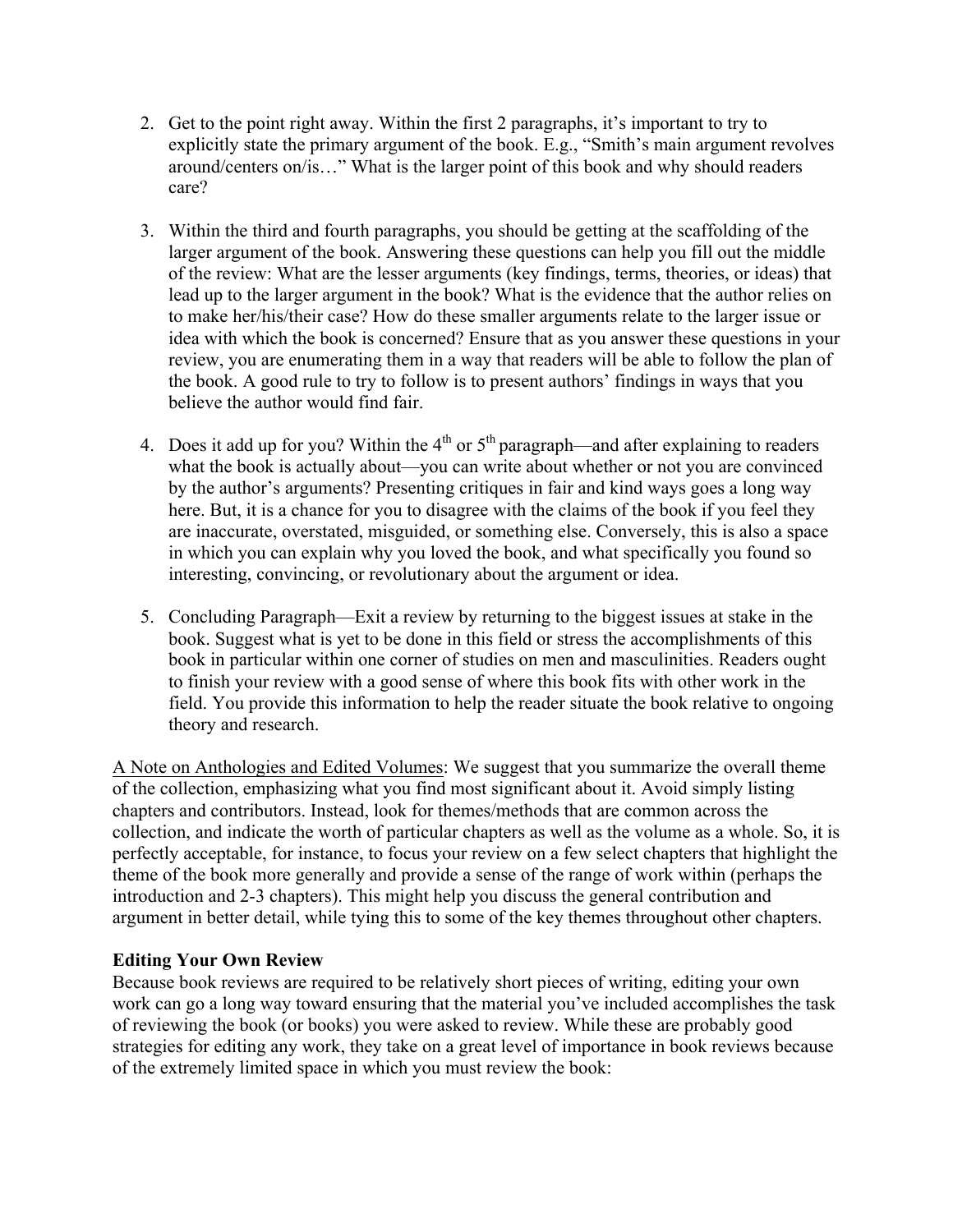- $\checkmark$  In reading over your review once it is written, ask yourself, "Is this necessary to review this book?" throughout your reading. Getting rid of unnecessary words, sentences and paragraphs can often free up space to help you more clearly articulate the central premise of the book.
- $\checkmark$  Is my review clear? Ask yourself whether you have offered a fair summary of the book early on in the review in plain language.
- $\checkmark$  If you did present a critique of the book, take note of how much review space your criticism offers compared with a summary of the book itself. You were asked to review this book because of your expertise in the area of study; so your criticism is valuable. But, reviews that are primarily about the reviewer and less about the book being reviewed are less valuable. Give readers a lengthy explanation of the book and its argument first so that they can evaluate your critique as well.

## **Format & Style**

- $\checkmark$  Your review should be double-spaced, in Times New Roman 12-point font, with 1 inch margins on all sides.
- $\checkmark$  Your review should begin with a bibliographic citation of the book(s) you are reviewing, and this ought also to be double-spaced. If you are unaware of the price of the book, you can typically find this information at the publisher's website. Follow the format of the example below:

#### Mark Anthony Neal

Looking for Leroy: Illegible Black Masculinities. New York, NY: New York University Press.

2013. 207 pp. \$24.00 (paper). ISBN: 9780814758366.

- $\checkmark$  Instead of italics, please underline book titles, and other text you wish to appear italicized in your review.
- $\checkmark$  Please adhere to the assigned length limits for your review: 600-800 words for a single book review and 1000-1200 for a two-book review essay. The word limits for essays comprising more than two books will be negotiated with the author. Should you exceed the word limit, the editors reserve the right to edit your review to fit the space available.
- $\checkmark$  Citations to work not under review is discouraged. When absolutely necessary, include the cited references at the end of the review.
- $\checkmark$  Use direct quotes sparingly, and avoid quoting sources other than the book under review. When quoting the book, be sure that the quote appears exactly as it did in the original and include the page number(s) as in the following example (note the underlined word, indicating an italicization in the quoted work):